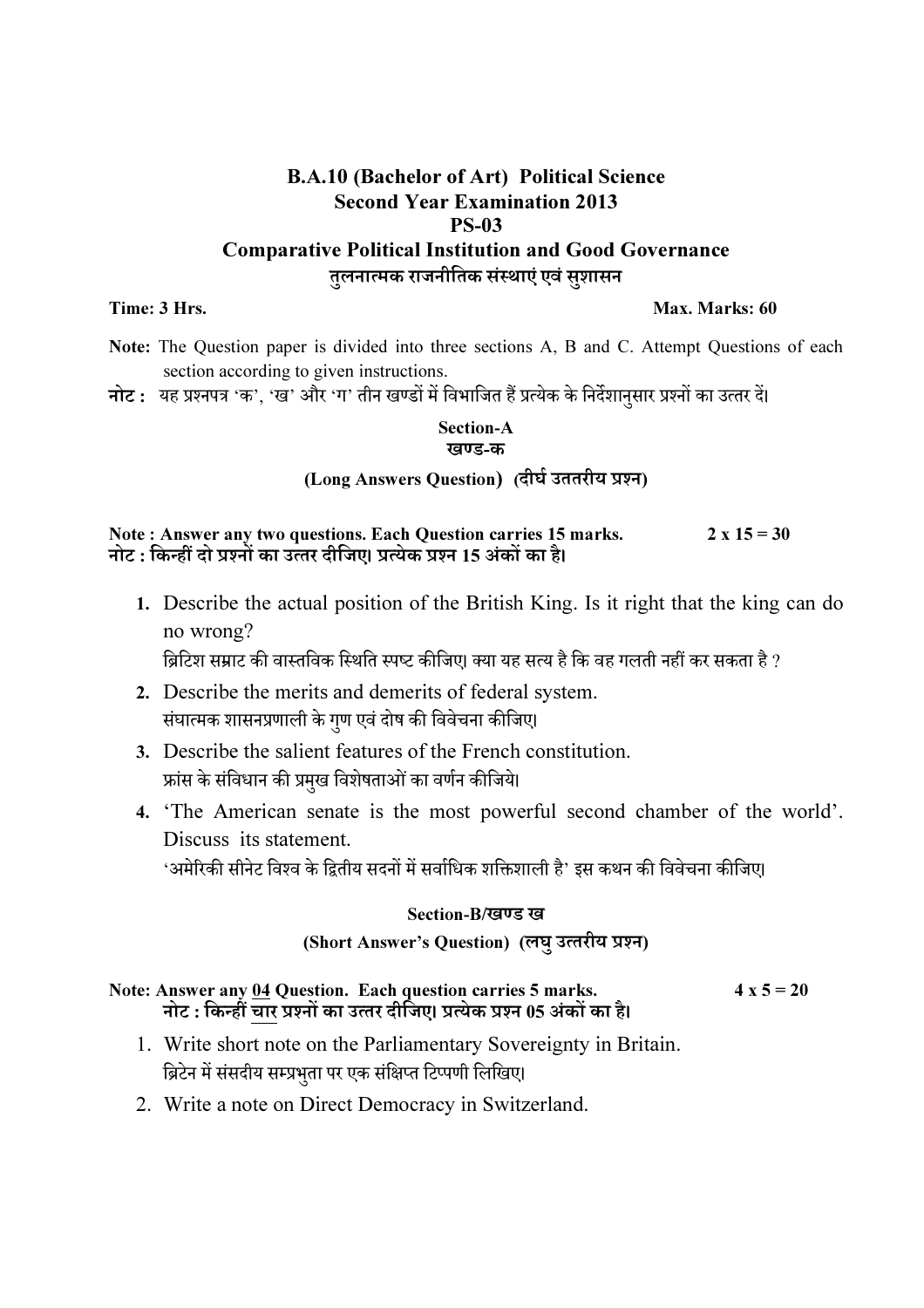स्विट्जरलैण्ड में प्रत्यक्ष प्रजातन्त्र पर एक टिप्पणी लिखिए।

- 3. Illustrate the Electoral Process for the electron of U.S. President. अमेरिका के राष्ट्रपति की निर्वाचन प्रक्रिया का वर्णन कीजिए।
- 4. Why the Administrative reforms is necessary. प्रशासनिक सुधारों की क्यों आवश्यक है?
- 5. What do you understand by Bureaucracy? Describe its merits and demerits. नौकरशाही से आप क्या समझते हैं। उसके गुण एवं दोषों को बताइये।
- 6. Describe the powers of the French Parliament. फ्रांस की संसद की शक्तियों का वर्णन कीजिए।
- 7. What do you mean by Political Party? राजनीतिक दल से आप क्या समझते हैं?
- 8. Describe the salient features of Chinese Constitution. चीनी संविधान की विशेषताएँ बताइये।

#### Section-C/खण्ड ग

# Objective Question (Compulsory)/वास्तुनिष्ठ प्रश्न (अनिवार्य)

| Note: Answer all questions. Each question carries 01 mark.<br>नोट : सभी प्रश्नों का उत्तर दीजिए। प्रत्येक प्रश्न 01अंक का है। | $10 \times 1 = 10$ |
|-------------------------------------------------------------------------------------------------------------------------------|--------------------|
| Note: Choose the right alternative $-$                                                                                        |                    |

नोट : सही विकल्प छॉटिए –

- 1. Which Constitution is largely based on conventions?
	- (A) U.K. (B) U.S.A.
	- (C) China (D) Switzerland

किस देश का संविधान अधिकांशत<sup>.</sup> परम्पराओं पर आधारित है ?

- (अ) इJ लै ड (ब) अमरीका
- (स) चीन (द) रिवटजरलैण्ड
- 2. Filibustering (misuse of freedom of speech) is the practice of which house?
	- (A) British House of Lords (B) American senate

(C) American House of Representatives (D) Indian Lok Sabha

# फिलिबस्टरिंग (भाषण की स्वतन्त्रता का दुरूपयोग) किस सदन की परम्परा है?

- (अ) ब्रिटिश लार्ड सभा (ब) अमरीकी सीनेट
- (स) अमरीकी प्रतिनिधि सभा (स) अगरतीय लोक सभा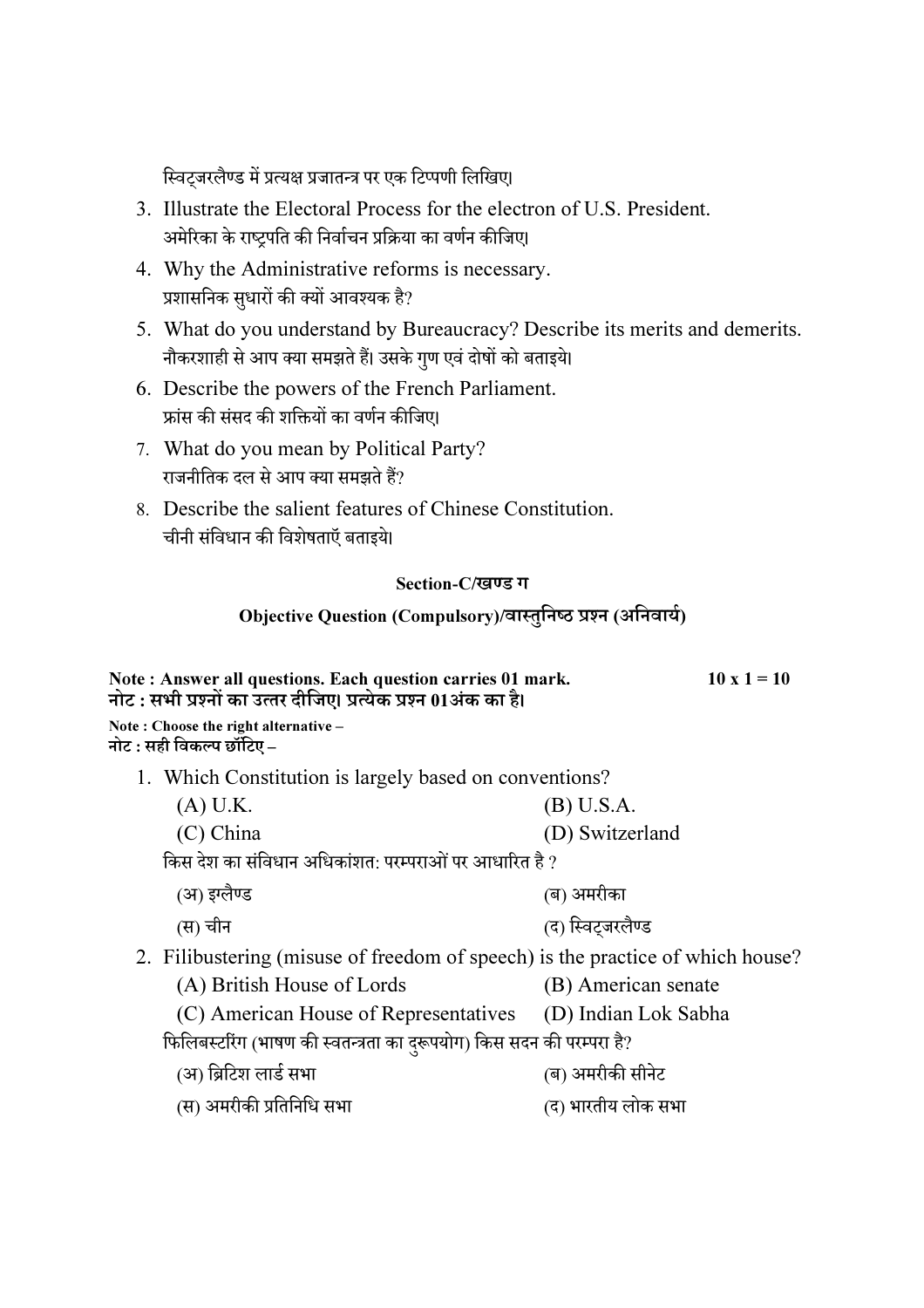| 3. Which among the following countries has not adopted the federal system? |                    |  |
|----------------------------------------------------------------------------|--------------------|--|
| (A) Switzerland                                                            | (B) America        |  |
| (C) India                                                                  | (D) Great Britain  |  |
| निम्नलिखित में से किस देश में संघात्मक व्यवस्था को नहीं अपनाया गया है?     |                    |  |
| (अ) स्विट्जरलैण्ड                                                          | (ब) अमेरिका        |  |
| (स) भारत                                                                   | (द) ग्रेट ब्रिटेन  |  |
| 4. How many states are there in American federation?                       |                    |  |
| $(A)$ 13                                                                   | (B) 30             |  |
| $(C)$ 50                                                                   | $(D)$ 52           |  |
| वर्तमान समय में अमरीकी संघ में कुल कितने राज्य है?                         |                    |  |
| (3)13                                                                      | (ब) 30             |  |
| (स) 50                                                                     | (द) 52             |  |
| 5. Which country firstly adopted written enacted constitution?             |                    |  |
| (A) Great Britain                                                          | (B) U.S.A.         |  |
| (C) Russia                                                                 | (D) China          |  |
| किस राज्य द्वारा सर्वप्रथम लिखित एवं निर्मित संविधान अपनाया गया ?          |                    |  |
| (अ) ग्रेट ब्रिटेन                                                          | (ब) सं0 रा0 अमरीका |  |
| (स) रूस                                                                    | (द) चीन            |  |
| 6. Which constitution is based on the system of checks and balances?       |                    |  |
| (A) Great Britain                                                          | (B) China          |  |
| (C) Russia                                                                 | (D) U.S.A.         |  |
| कौन सा संविधान नियन्त्रण एवं सन्तुलन सिद्धान्त पर आधारित है ?              |                    |  |
| (अ) ग्रेट ब्रिटेन                                                          | (ब) चीन            |  |
| (स) रूस                                                                    | (द) सं0 रा0 अमरीका |  |
| 7. The tenure of President of U.S.A. is?                                   |                    |  |
| $(A)$ 5 years                                                              | $(B)$ 7 years      |  |
| $(C)$ 8 years                                                              | $(D)$ 4 years      |  |
| अमरीकी राष्ट्रपति का कार्यकाल है ?                                         |                    |  |
| (अ) 5 वर्ष                                                                 | (ब) 7 वर्ष         |  |
| (स) 8 वर्ष                                                                 | (द) 4 वर्ष         |  |
| 8. The name of Chinese Legislature is?                                     |                    |  |
| (A) Parliament                                                             | (B) Congress       |  |